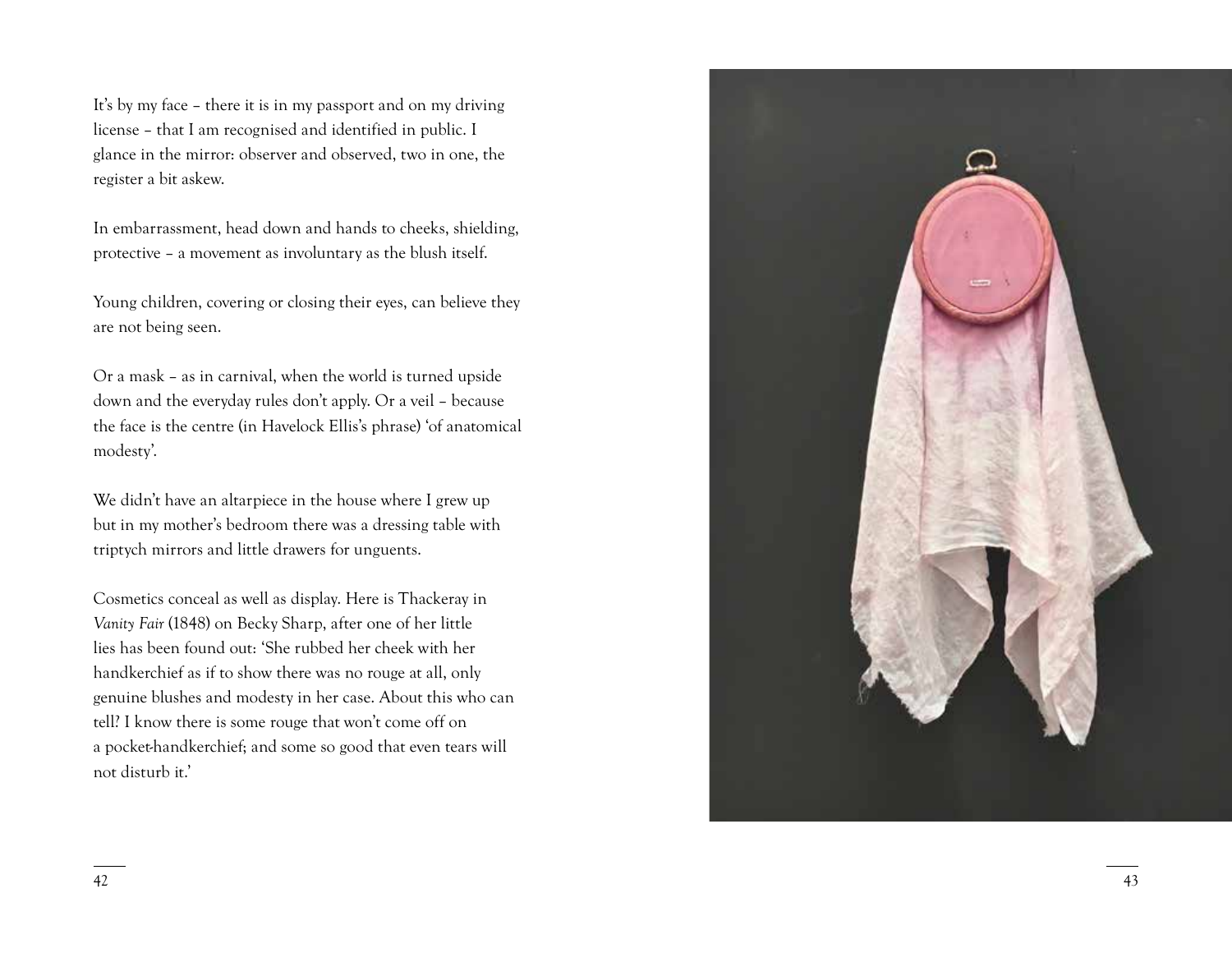

The Golden Age of blushing may be said to have ended in 1894, the date of first publication (in *The Yellow Book*) of Max Beerbohm's essay 'The Pervasion of Rouge': 'The era of rouge is upon us, and as only in an elaborate era can man, by the tangled accrescency of his own pleasures and emotions, reach that refinement which is his highest excellence, and by making himself, so to say, independent of Nature, come nearest to God, so only in an elaborate era is woman perfect. Artifice is the strength of the world, and in that same mask of paint and powder, shadowed with vermeil tinct and most trimly pencilled, is woman's strength.'

Saturated with irony and making parodic use of traditional rhetorical strategies, Beerbohm's essay parades its own artifice.

In 'The Pervasion of Rouge', Beerbohm rejoices that the old days are over, the days when women were 'utterly natural in their conduct – flighty, fainting, blushing, gushing, giggling and shaking their curls. They knew no reserve in the first days of the Victorian era.' Not content with 'rinking [skating] and archery and galloping along the Brighton Parade', they 'sped on . . . from horror to horror': 'The invasion of the tennis courts and the golf links, the seizure of the bicycle and of the typewriter, were but steps preliminary in that campaign which is to end with the final victorious occupation of St Stephen's [the House of Commons].' By great good fortune, 'Artifice, that fair exile, has returned', and 'the horrific pioneers of womanhood who gad hither and thither . . . are doomed.'

Artifice's first requirement of women is that they should 'repose': 'With bodily activity their powder will fly, their enamel crack. They are butterflies who must not flit, if they love their bloom.' There is more: since 'expression is but too often the ruin of a face', 'the safest way by far is too create, by brush and pigments, artificial expression for every face'. For the Reformed Toilet Table, Beerbohm proposes 'a list of the emotions that become its owner, with recipes for simulating them'. According to her skill with cosmetics, a woman 'will blush for you, sneer for you, laugh or languish for you' – monotony will be banished, 'And for us men matrimony will have lost its sting.' This is just the beginning; science, harnessed to pleasure, will soon so work its magic that even 'Arsenic, that "greentress'd goddess", ashamed at length of skulking between the soup of the unpopular and the testtubes of the Queen's analyst, shall be exalted to a place of consummate honour upon the toilet-table of Loveliness.'